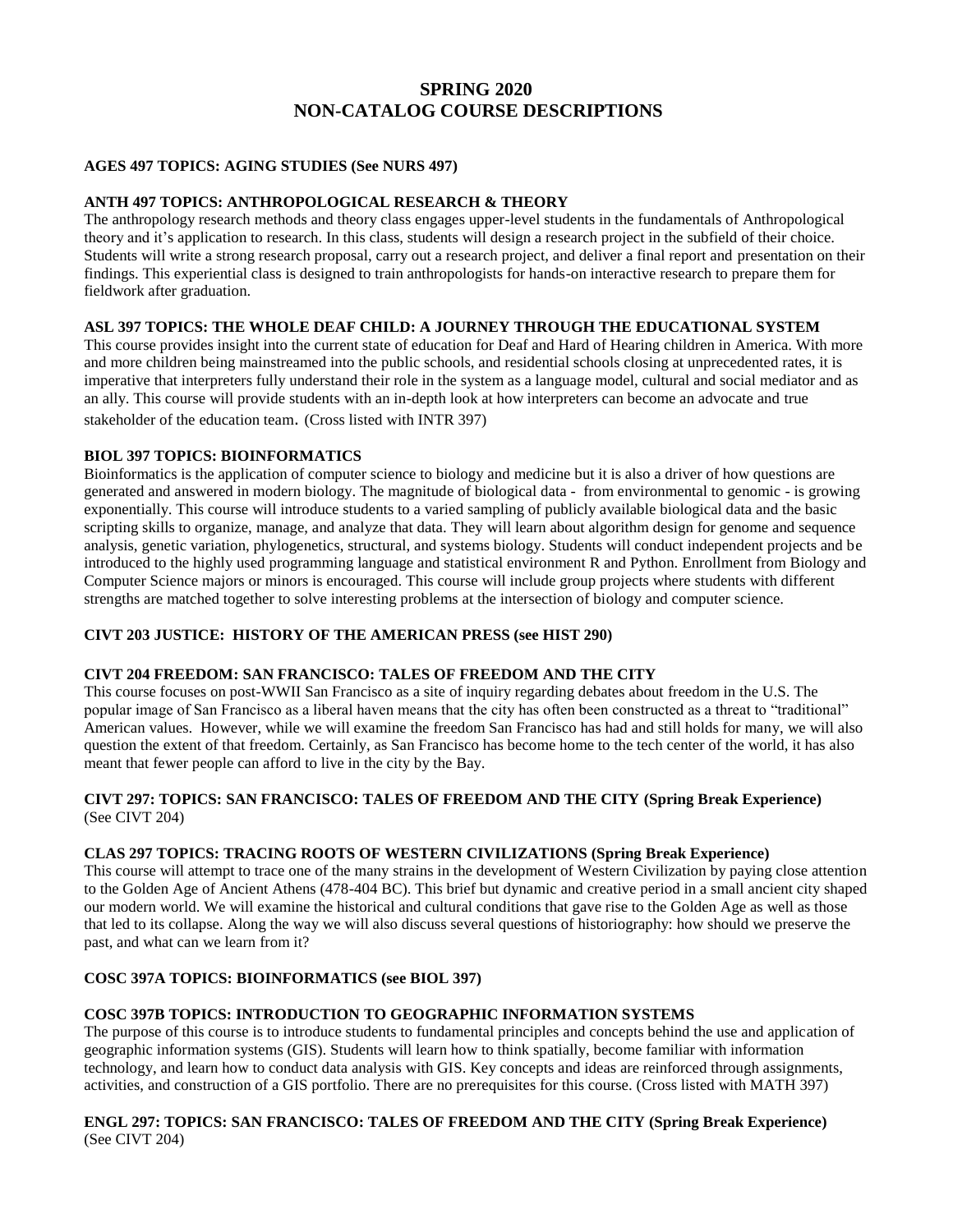# **EXSC 397 ESPN: EXPLORING SPORT AND PHYSICAL ACTIVITY IN NORWAY (Spring Break Experience)**

This course will explore sport and physical activity in Norway through the concepts of Friluftsliv (loosely translated as "Outdoor Life"). We will examine how culture, geography, and philosophy have shaped the Norwegian way of life, and consider the philosophy of Frilufstliv as a component of personal well-being. The course will start with an on-campus component (at Augustana University) where we will focus on the history/theoretical basis of the Norwegian identity around outdoor life as well as physical preparation for the activity components of the course. The course concludes with 9 days of study in Norway where students will participate in a variety of cultural experiences and outdoor activities.

# **FREN 396 TOPICS IN FRANCOPHONE LITERATURE: LES CONTES DE FÉES**

A survey of 17th-20th century fairy tales from the French-speaking world.

#### **GENL 197A: TOPICS: CHANGING IDENTITIES: FROM LONDINIUM TO BREXIT (Spring Break Experience)**

The nature of this course will be to investigate the multiculturalism that has influenced English identity over the past two thousand years. We will begin our study with the imperialism of the Roman Empire and continue our explorations through the invasions of the Anglo-Saxons, the Danes, and the Normans. Charting through medieval England and the influences of the Italian Renaissance, we will examine the implications of British imperialism in the nineteenth-century and end our queries with the international influences of the Commonwealth, Islam, and Brexit. We will be based in London, but we will travel to Oxford and the Harry Potter Studios on daytrips. COURSE APPROVAL OF INSTRUCTOR NEEDED.

# **GENL 197B: TOPICS: SCOTLAND: STORIES AND SCENES (Spring Break Experience)**

The nature of this course will be to investigate how Scotland's crofting tradition, literary landscape, and place in the United Kingdom influence the Scottish identity and national consciousness. We will study how the past literary lights of Scotland, especially Sir Walter Scott, Robert Burns, and Robert Louis Stevenson, illuminate both Edinburgh as a city and the present literary landscape; furthermore, we will examine how contemporary Scottish writers, such as Kathleen Jamie and Carol Ann Duffy, cultivate a thriving literary landscape of their own, independent from the past tradition. Throughout our trip, we will travel to Inverness, Portree on the Isle of Skye, and Edinburgh.

### **GENL 297 TOPICS: CONSCIENCE, CONTEXT AND CULTURE OF CUBA (Spring Break Experience)**

Cuba offers students a unique opportunity to see a strikingly different culture, one of the few remaining socialist states, and a formerly forbidden destination. You will see for yourself the reality and surreality of Cuban life in the ongoing socialist revolution. We talk to academics, government officials, musicians, dancers, and ordinary Cubans to learn their insights into the socialist ideal and the socialist reality. We examine the accomplishments and shortcomings of the government in such areas as racism, political freedoms, jobs, education, health care, and food distribution. The passion of the average Cuban in favor of lofty ideals of equality and shared sacrifice will help us evaluate more critically the ethical choices behind economic systems. We will immerse ourselves in the sights and culture (music, dance, art) of Havana, a Unesco World Heritage site. We visit with artists and students as well as experience street festivals and take drumming, dancing, and singing lessons and explore other artistic disciplines. We will gain perspective on our experience in Havana by visiting a state farm as well as rural Viñales, another Unesco World Heritage site, where tobacco is produced. By the end of the course, the students will be able to recognize the achievements and failures of the socialist state and how each has affected the average Cuban.

### **HIST 297 TOPICS THE ENVIRONMENTAL HISTORY OF THE US**

This special topics course provides students with an alternative analytical framework for understanding US History through the lens of the environment. Beginning in the colonial period and proceeding to modern day, key episodes and developments of the American experience will be re-evaluated with a focus on the interaction between humans and the plants, animals, and places encountered over time and through space. Often taken for granted in a survey level course, the primary objective here will be to determine and to properly contextualize the very real consequences of such interactions. Issues involved include land management, urban development, disease, natural disaster, pollution, institutional responses, and environmentalism.

# **INTR 397 TOPICS: THE WHOLE DEAF CHILD: A JOURNEY THROUGH THE EDUCATIONAL SYSTEM (See ASL 397)**

# **MATH 397 TOPICS: INTRODUCTION TO GEOGRAPHIC INFORMATION SYSTEMS (See COSC 397)**

# **MDFL 297 TOPICS: THE VICAR AND THE VINEYARD: MONASTIC LIFE IN A CHANGING WORLD (Spring Break Experience)** (See SPAN 297)